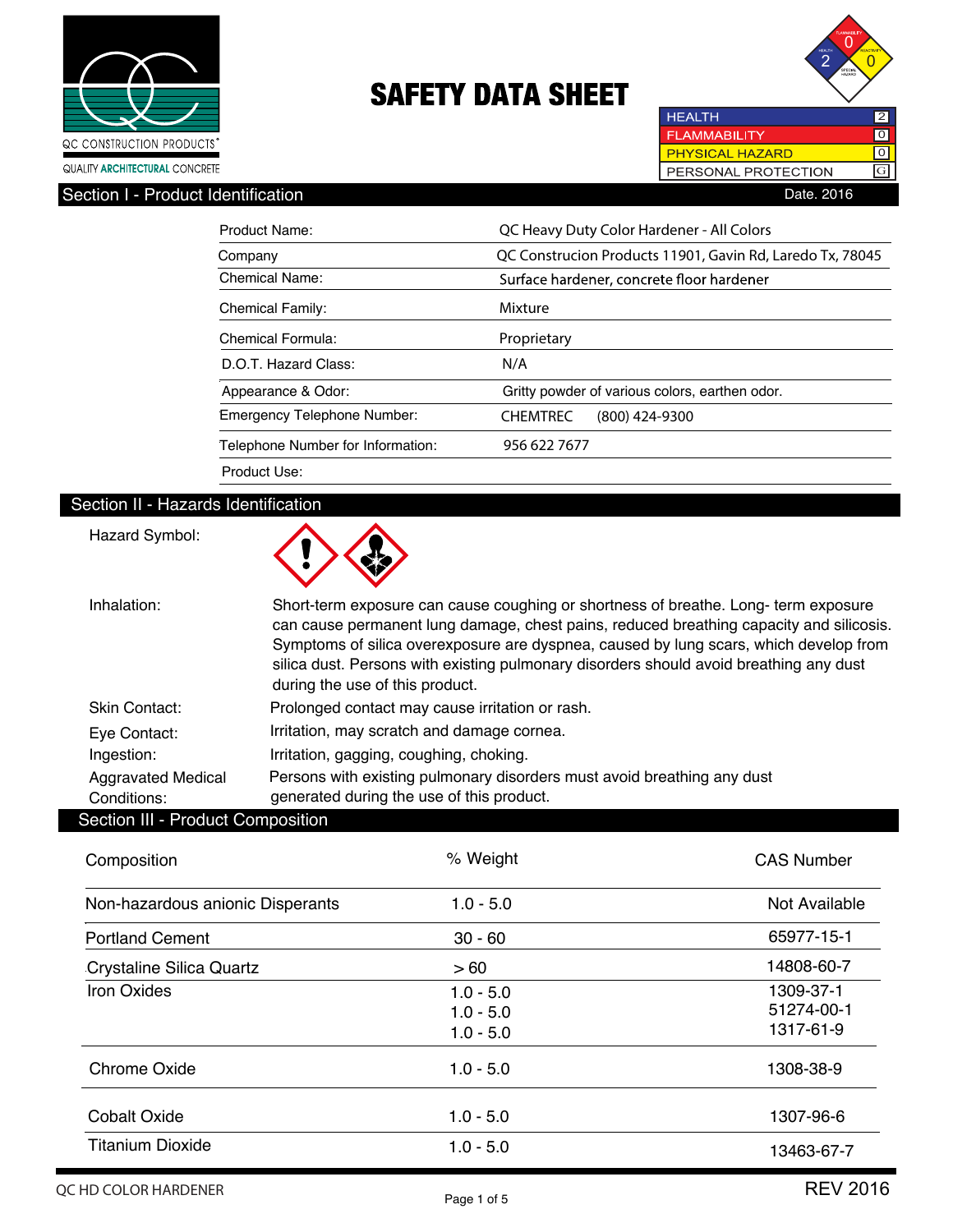### Section IV - First Aid Measures

- Inhalation: Remove from area; administer artificial respiration by qualified person if breathing has stopped. Give immediate medical attention.
- Skin Contact: Wash with soap and water as normal. If irritation develops, seek medical attention.
- Eye Contact: Flush with large doses of water for 15-20 minutes. Seek immediate medical attention.

Ingestion: Do not induce vomiting; seek medical attention immediately.

### Section V - Fire Fighting Measure

| Flash Point:                           | N/A         |
|----------------------------------------|-------------|
| Flammable Limits:                      | N/A         |
| Firefighting Media:                    | N/A         |
| <b>Special Firefighting Procedure:</b> | N/A         |
| Unusual Fire Hazards:                  | <b>None</b> |

### Section VI - Accidental Release Measures

Use appropriate protective equipment. Avoid contact with material. Dampen material with water to control dusting. Scoop up and transfer to appropriate container for disposal. Flush spill area with water.

### Section VII - Handling and Storage

Prevent inhalation of dust and contact with skin and eyes. Clean hands thoroughly after handling. Precautions also apply to emptied containers. Personal protective equipment must be worn during maintenance or repair of contaminated mixer, reactor, or other equipment. Store in sealed containers in a cool, dry, ventilated warehouse location.

#### Section VIII - Exposure Controls / Personal Protection

Personal Protection Equipment**SAFETY** Respirator: NIOSH-approved dust respirator for 5 x PEL or less, as specified in OSHA CFR 29 1910.134. Ventilation: Use local exhaust to meet published exposure limits. Special: N/A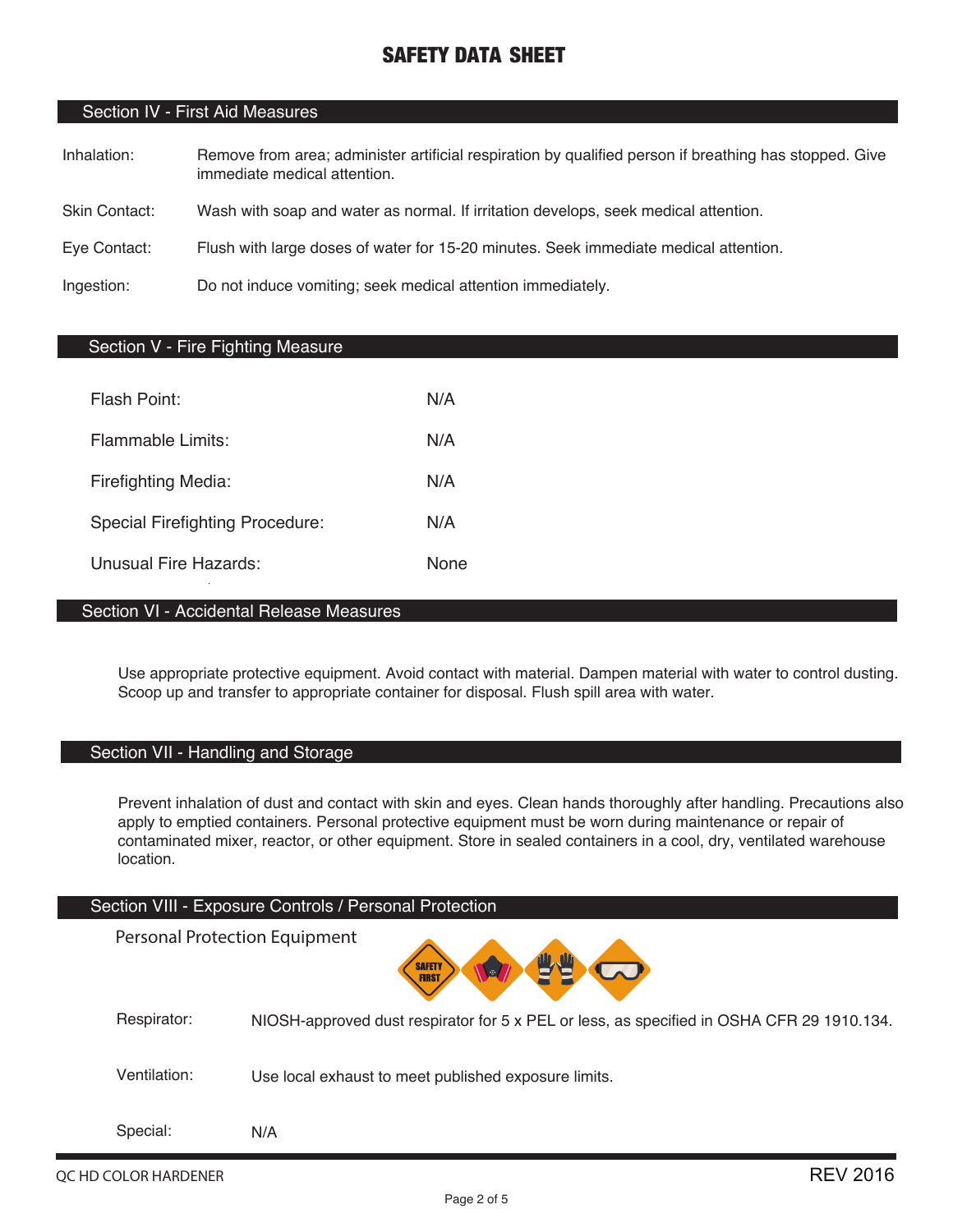### Section VIII - Exposure Controls / Personal Protection

 $\mathbb{R}^2$ 

| <b>Protective Gloves:</b><br>Eye Protection:<br>Other Protective Clothing Required:                                                                                         | Wear appropriate protective gloves.           | If working in confined area where dust is heavy, it is advised to wear safety<br>goggles or glasses with side shields to reduce exposure.<br>Optional - coveralls to reduce skin contact and keep personal clothing free of dust. |                                                                                                                                       |                                                    |
|-----------------------------------------------------------------------------------------------------------------------------------------------------------------------------|-----------------------------------------------|-----------------------------------------------------------------------------------------------------------------------------------------------------------------------------------------------------------------------------------|---------------------------------------------------------------------------------------------------------------------------------------|----------------------------------------------------|
| <b>Chemical Name:</b>                                                                                                                                                       | <b>CAS Number:</b>                            | Regulatión:                                                                                                                                                                                                                       | Limit:                                                                                                                                | Form:                                              |
| <b>IRON OXIDES</b>                                                                                                                                                          | 1309-37-1<br>51274-00-1<br>1317-61-9          | <b>ACGIH TWA:</b><br><b>OSHA PEL:</b><br><b>OSHA TWA:</b><br><b>OSHA TWA:</b>                                                                                                                                                     | 10 mg/m3<br>15 mg/m3<br>15 mg/m3<br>$5$ mg/m $3$                                                                                      | Total dust.<br>Total dust.<br>Respirable fraction. |
| <b>CHROME OXIDE</b>                                                                                                                                                         |                                               | <b>OSHA PEL:</b>                                                                                                                                                                                                                  | $0.5$ mg/m3                                                                                                                           | Total dust.                                        |
| <b>COBALT OXIDE</b><br><b>TITANIUM OXIDE</b>                                                                                                                                | 1307-96-6<br>13463-67-7                       | ACGIH TWA: 10 mg/m3                                                                                                                                                                                                               | OSHA/PEL: 0.1 mg(Co)/m3<br>OSHA PEL: 15 mg/m3 Total dust.<br>OSHA TWA: 15 mg/m3 Total dust.<br>OSHA TWA: 5 mg/m3 Respirable fraction. | Total dust.                                        |
| Section IX - Physical and Chemical Properties                                                                                                                               |                                               |                                                                                                                                                                                                                                   |                                                                                                                                       |                                                    |
| Specific Gravity (H2O=1):<br><b>Boiling Point:</b><br><b>Melting Point:</b><br>Vapor Pressure:<br><b>Vapor Density:</b><br><b>Evaporation Rate:</b><br>Solubility In Water: | 1.8<br>N/A<br>N/A<br>N/A<br>N/A<br>N/A<br>N/A |                                                                                                                                                                                                                                   |                                                                                                                                       |                                                    |
| Section X - Reactivity / Estability                                                                                                                                         |                                               |                                                                                                                                                                                                                                   |                                                                                                                                       |                                                    |
| Reactivity:<br>Incompatibilities:<br>Decomposition or Byproducts:                                                                                                           | Stable<br>oxygen difluoride may cause fires.  | Contact with oxidizing agents such as fluorine, chlorine trifluoride, manganese trioxide,<br>Silica will dissolve in hydrofluoric acid and produce a corrosive gas - silicon tetrafluoride.                                       |                                                                                                                                       |                                                    |
| Hazardous Polymerization:<br>Conditions to Avoid:<br>Section XI - Toxicological Information                                                                                 | Will not occur.<br>None                       |                                                                                                                                                                                                                                   |                                                                                                                                       |                                                    |
|                                                                                                                                                                             |                                               |                                                                                                                                                                                                                                   |                                                                                                                                       |                                                    |

**No Data Available**

Section XII - Ecological Information

**No Data Available**

### Section XIII - Disposal Considerations

**Disposal Method : Not regulated under RCRA. Dispose of in compliance with state and local regulations. Do not incinerate.**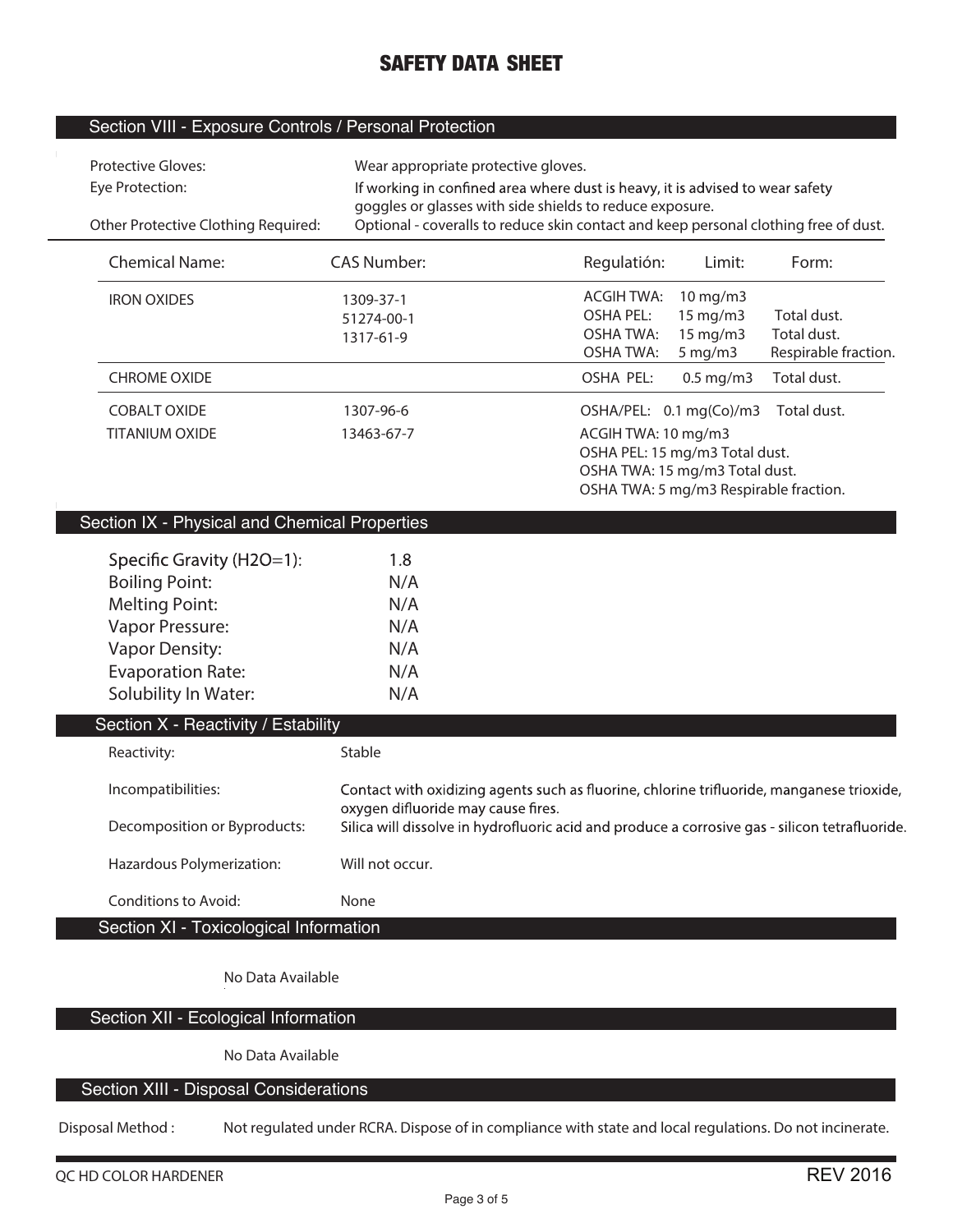### Section XIV - Transportation / Shipping Data

DOT Hazard Class:

**Not regulated**

### Section XV - Regulatory Information

U. S. Federal Regulations:

**OSHA Standard 29 CFR 1910.1200 requires that information be provided to employees regarding the hazards of chemicals by means of a hazard communication program including labeling, material safety data sheets, training, and access to written records. It is your legal duty to make all information in this**  *Material Safety Data Sheet* **available to your employees.**

State Regulations:

**State of California** *Safe Drinking Water and Toxic Enforcement Act of 1986 (Proposition 65);* **WARNING: This product contains one or more chemicals known to the State of California to cause cancer, or birth defects or other reproductive harm.**

International Regulations:

**Consult the regulations of the importing country.**

| <b>TITANIUM OXIDE</b>       |                                          | 13463-67-7 |  |  |
|-----------------------------|------------------------------------------|------------|--|--|
| <b>MASS RTK Components:</b> | Crystalline Silica (Quartz)/ Silica Sand | 14808-60-7 |  |  |
|                             | Portland cement                          | 65997-15-1 |  |  |
|                             | Titanium dioxide                         | 13463-67-7 |  |  |
|                             | Iron Oxides:                             | 1309-37-1  |  |  |
|                             |                                          | 51274-00-1 |  |  |
|                             |                                          | 1317-61-9  |  |  |
|                             | Chrome Oxide:                            | 1308-38-9  |  |  |
|                             | Cobalt Oxide:                            | 1307-96-6  |  |  |
| Penn RTK Components :       | Crystalline Silica (Quartz)/ Silica Sand | 14808-60-7 |  |  |
|                             | Portland cement                          | 65997-15-1 |  |  |
|                             | Titanium dioxide                         | 13463-67-7 |  |  |
|                             | Iron Oxides:                             | 1309-37-1  |  |  |
|                             |                                          | 51274-00-1 |  |  |
|                             |                                          | 1317-61-9  |  |  |
|                             | Chrome Oxide:                            | 1308-38-9  |  |  |
|                             | Cobalt Oxide:                            | 1307-96-6  |  |  |
| NJ RTK Components :         | Crystalline Silica (Quartz)/ Silica Sand | 14808-60-7 |  |  |
|                             | Portland cement                          | 65997-15-1 |  |  |
|                             | Titanium dioxide                         | 13463-67-7 |  |  |
|                             | Iron Oxides:                             | 1309-37-1  |  |  |
|                             |                                          | 51274-00-1 |  |  |
|                             |                                          | 1317-61-9  |  |  |
|                             | Chrome Oxide:                            | 1308-38-9  |  |  |
|                             | Cobalt Oxide:                            | 1307-96-6  |  |  |